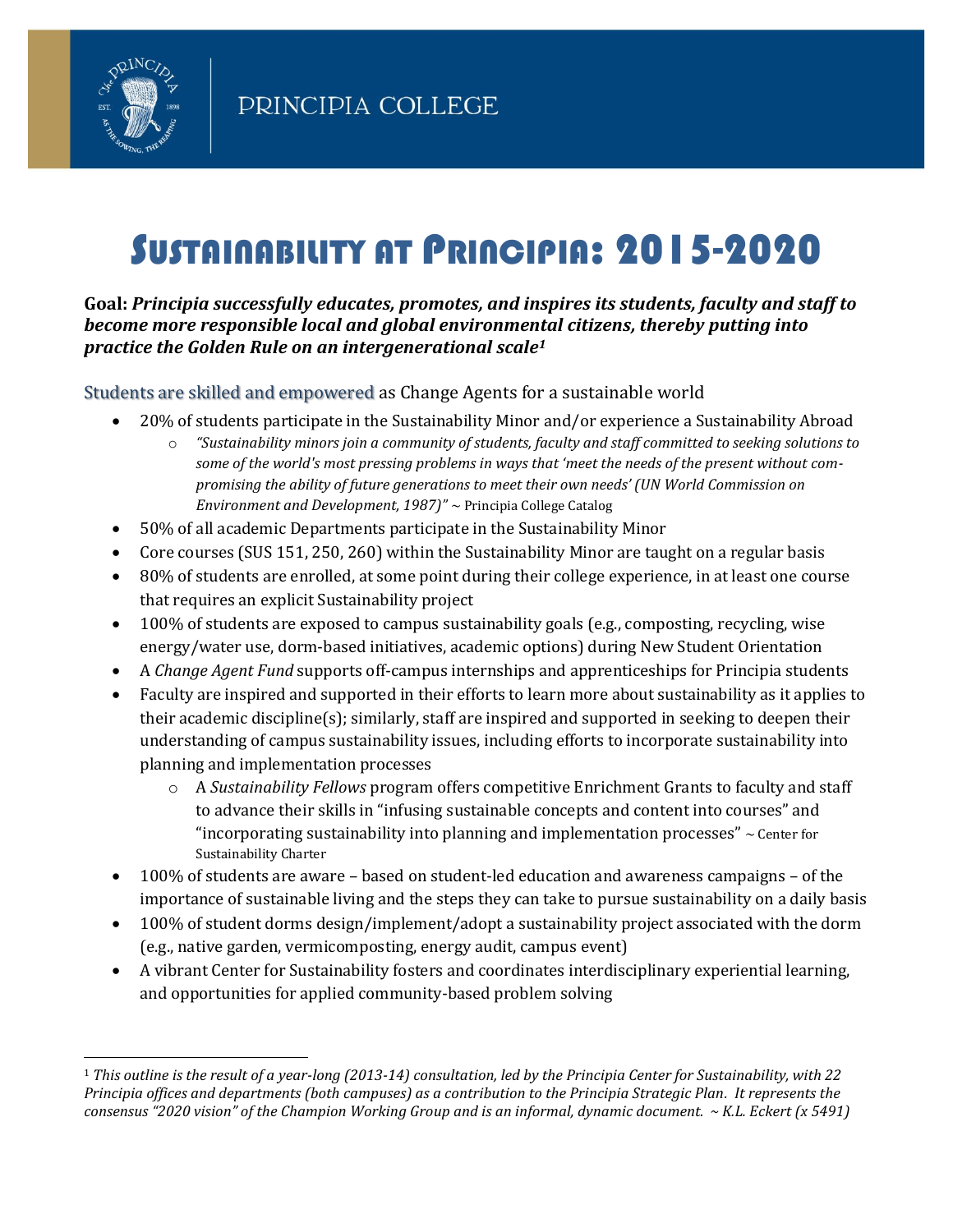- An energetic Sustainability Club nurtures service, leadership, and courageous thinking within the student body through:
	- $\circ$  Leadership in hands-on campus sustainability projects (e.g., food, energy, lands)
	- o Fundraising (e.g., *Better World Books* campus book recycling program)
	- o Professional certifications (e.g., LEED, Permaculture, Beekeeping, Home Energy Auditing)
	- o Community, especially peer, awareness (e.g., Annual Arbor Day and Earth Day events)
	- o Campus and community service
- Opportunities exist for a Master's Degree in Sustainability (internally or through partnerships)

#### "How Shall we Live?"

#### Sustainable Operations community

- "Wisdom, economy and brotherly love" characterize all operational decisions
	- o Sustainability is incorporated into planning and implementation phases
- Campus buildings are assessed for potential *LEED for Existing Buildings* certifications
- A *LEED Gold* certified building is in an active planning (building?!) stage o Building renovations incorporate sustainability best practices
- Gold status is achieved under the Illinois Governor's Campus Sustainability Compact
- Environmental performance monitoring is made transparent using AASHE's 'STARS' tool
- A self-managed Green Revolving Fund is created to finance energy (and other) efficiency improvements as part of the national *Billion Dollar Green Challenge*
- A Green Purchasing Guideline is adopted
	- o Appliances are Energy Star-rated; Toilets/faucets are 'low flow'
	- o Housekeeping/flex/dining services chemicals are Green Seal or equivalent
	- o Furnishings meet high environmental standards
- Plastic water bottles disappear from campus
	- o Every student residence has a water bottle filling station
- Printers use 100% post-consumer recycled paper

# Zero Waste community

- 100% of food waste (pre- and post-consumer) is composted by Dining Services
- 100% of students/faculty/staff recycle "as much as possible"
- 90% of our waste is diverted from the landfill (*via* compost, recapture/reuse/repurpose, recycle)
	- $\circ$  Technologies/partnerships adopted to responsibly dispose of items not currently recyclable (e.g., polystyrene, hand towels/napkins, candy/chip wrappers, film plastic)
- Access to 'Single Stream' (comingled) recycling campus-wide
- Access to composting campus-wide, with compost transformed on site (e.g., energy, soil)
- An electric dump truck services our ever-more-efficient recycling program
- Cardboard recycling bins are replaced with more attractive/durable options campus-wide

# Sustainable Food community

• 20% of our food is derived from local sources (i.e., grown within 50 miles of campus)